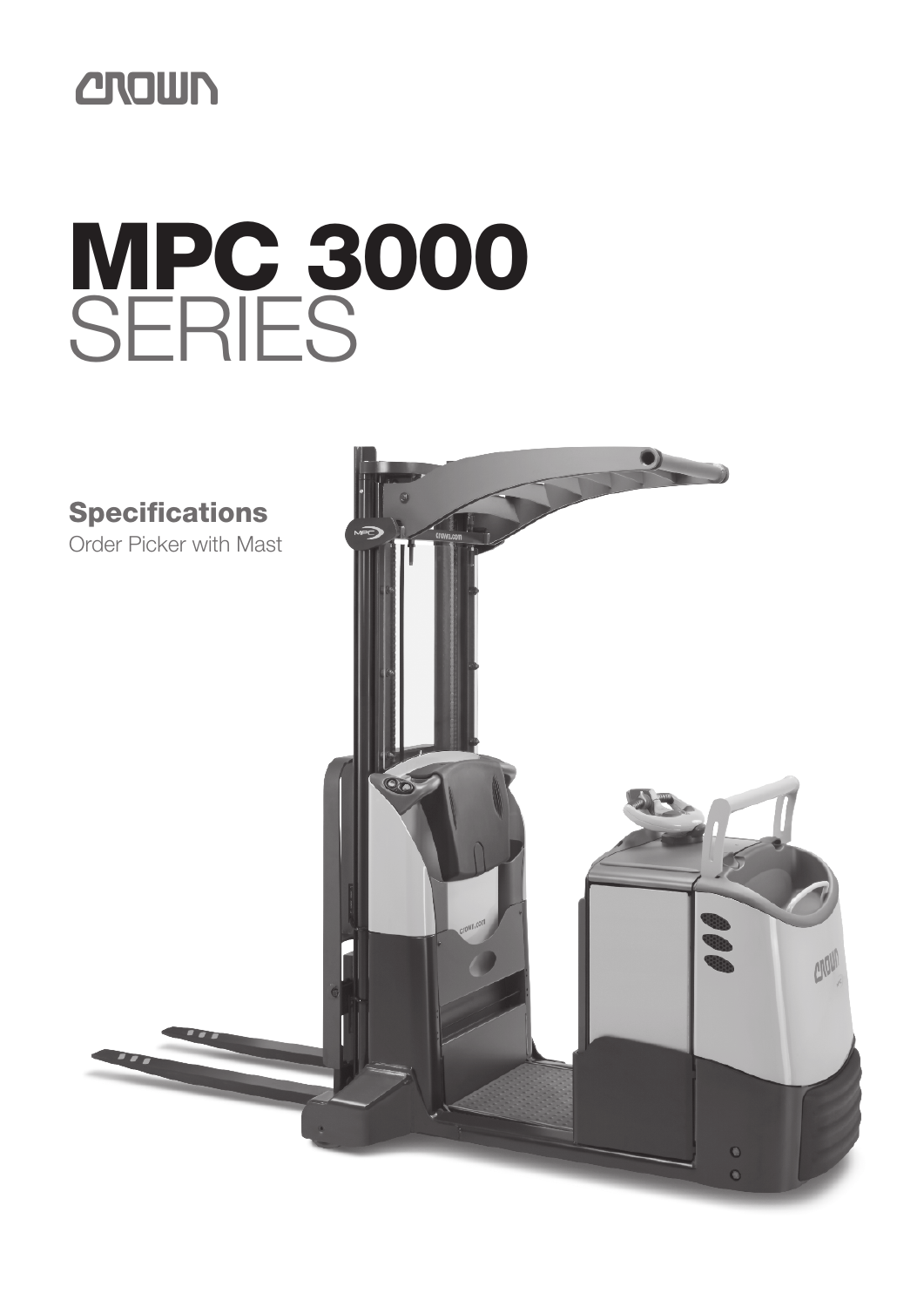### **CROUN** MPC 3000 Series Order Picker with Mast

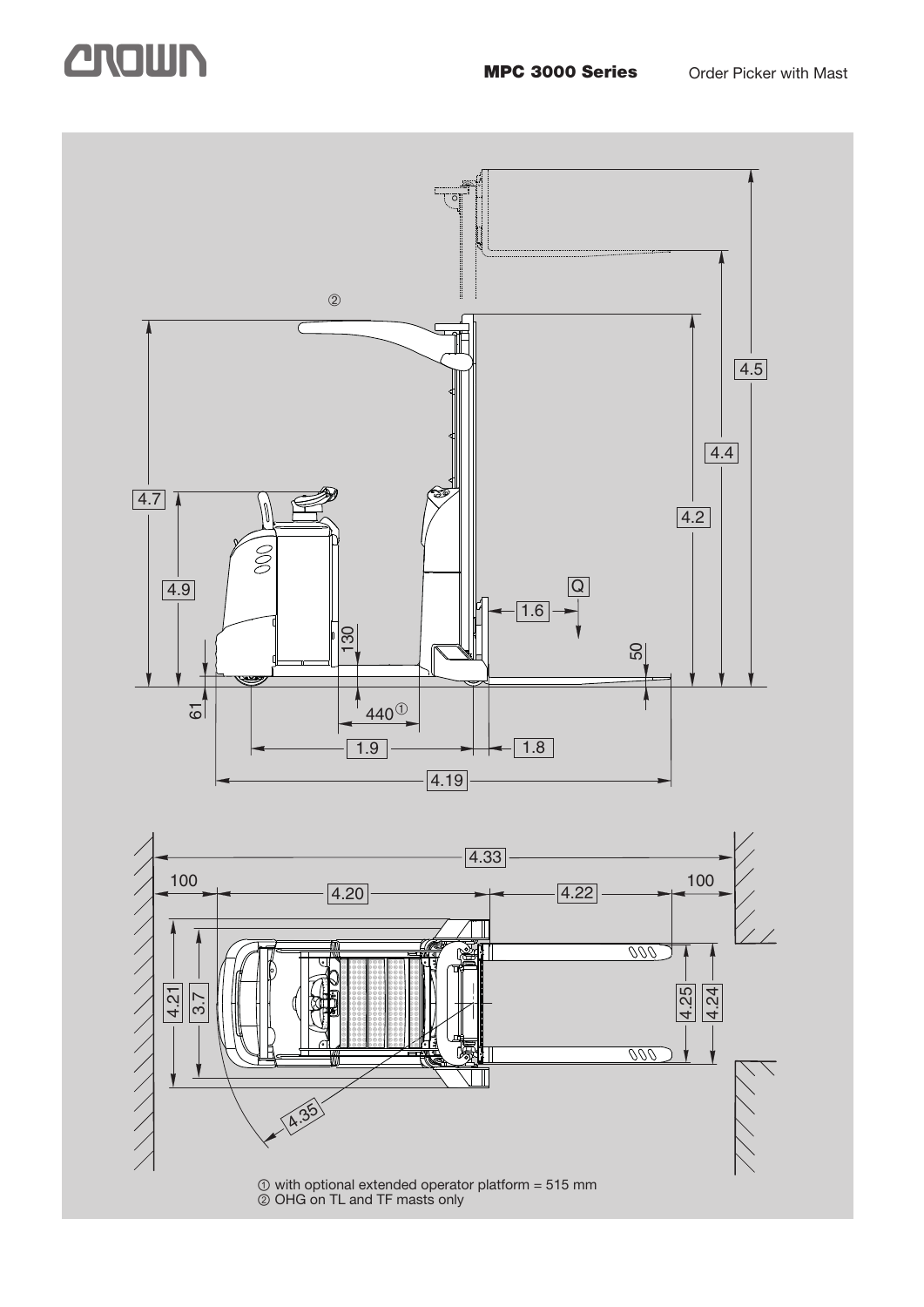|                     | 1.1              | Manufacturer                                            |                             | Crown Equipment Corporation      |          |                       |  |  |  |  |  |  |  |
|---------------------|------------------|---------------------------------------------------------|-----------------------------|----------------------------------|----------|-----------------------|--|--|--|--|--|--|--|
| General Information | 1.2              | <b>Model</b>                                            |                             |                                  |          | MPC 3040 - 1.2        |  |  |  |  |  |  |  |
|                     | 1.3              | Power                                                   |                             |                                  |          | electric              |  |  |  |  |  |  |  |
|                     | 1.4              | <b>Operator Type</b>                                    |                             |                                  |          | stand-on              |  |  |  |  |  |  |  |
|                     | 1.5              | <b>Load Capacity</b>                                    |                             | Q                                | kg       | 1200                  |  |  |  |  |  |  |  |
|                     | 1.6              | <b>Load Centre</b>                                      |                             | $\mathsf C$                      | mm       | 600                   |  |  |  |  |  |  |  |
|                     | 1.8              | <b>Load Distance</b>                                    |                             | $\mathsf X$                      | mm       | 93                    |  |  |  |  |  |  |  |
|                     | 1.9              | Wheel Base *                                            |                             | y                                | mm       | 1327                  |  |  |  |  |  |  |  |
| Weights             | 2.1              | Weight                                                  | less battery                |                                  | kg       | see table 1           |  |  |  |  |  |  |  |
|                     | 2.2              | <b>Axle Load</b>                                        | with load front / rear      |                                  | kg       | see table 1           |  |  |  |  |  |  |  |
|                     | 2.3              |                                                         | w.o. load front / rear      |                                  | kg       | see table 1           |  |  |  |  |  |  |  |
|                     | 3.1              | <b>Tyre Type</b>                                        |                             |                                  |          | Vulkollan             |  |  |  |  |  |  |  |
|                     | 3.2              | <b>Wheel Size</b>                                       | front                       |                                  | mm       | Ø 250 x 75            |  |  |  |  |  |  |  |
| Tyres               | $\overline{3.3}$ |                                                         | rear                        |                                  | mm       | Ø 150 x 100           |  |  |  |  |  |  |  |
|                     | 3.5              | <b>Wheels</b>                                           | no. (x=driven) front/rear   |                                  | mm       | 1x/2                  |  |  |  |  |  |  |  |
|                     | 3.6              | <b>Track Width</b>                                      | front                       | b10                              | mm       | centric               |  |  |  |  |  |  |  |
|                     | 3.7              |                                                         | rear                        | b11                              | mm       | 936                   |  |  |  |  |  |  |  |
|                     | 4.2              | <b>Mast</b>                                             | collapsed height            | h <sub>1</sub>                   | mm       | see table 1           |  |  |  |  |  |  |  |
|                     | 4.3              | <b>Free Lift</b>                                        |                             | h2                               | mm       | see table 1           |  |  |  |  |  |  |  |
|                     | 4.4              | <b>Lift Height</b>                                      |                             | h <sub>3</sub>                   | mm       | see table 1           |  |  |  |  |  |  |  |
|                     | 4.5              | <b>Mast</b>                                             | extended height             | h4                               | mm       | see table 1           |  |  |  |  |  |  |  |
|                     | 4.7              | <b>Overhead Guard Height</b>                            |                             | h <sub>6</sub>                   | mm       | see table 1           |  |  |  |  |  |  |  |
|                     | 4.8              | <b>Operator Stand Height</b>                            |                             | h7                               | mm       | 130                   |  |  |  |  |  |  |  |
|                     | 4.9              | <b>Tiller Arm Height</b>                                |                             | h14                              | mm       | 1155                  |  |  |  |  |  |  |  |
|                     | 4.15             | <b>Fork Height</b>                                      | lowered                     | h13                              | mm       | $\overline{50}$       |  |  |  |  |  |  |  |
|                     | 4.19             | Overall Length *                                        |                             | $ _1$                            | mm       | 2746                  |  |  |  |  |  |  |  |
|                     | 4.20             | Headlength *                                            |                             | 2                                | mm       | 1616                  |  |  |  |  |  |  |  |
| Dimensions          | 4.21             | <b>Overall Width</b>                                    |                             | b1/b2                            | mm       | 1063                  |  |  |  |  |  |  |  |
|                     | 4.22             | <b>Fork Dimension</b>                                   |                             | thxwxl                           | mm       | 40 x 100 x 1150<br>2A |  |  |  |  |  |  |  |
|                     | 4.23<br>4.24     | <b>Fork Carriage</b>                                    | ISO 2328, class/type A, B   |                                  |          | 755                   |  |  |  |  |  |  |  |
|                     | 4.25             | <b>Fork Carriage Width</b><br><b>Width Across Forks</b> |                             | b <sub>3</sub><br>b <sub>5</sub> | mm       | $213 - 745$           |  |  |  |  |  |  |  |
|                     | 4.31             | <b>Ground Clearance</b>                                 | $min. - max.$<br>below mast |                                  | mm       | 51                    |  |  |  |  |  |  |  |
|                     | 4.32             | <b>Ground Clearance</b>                                 | centre wheelbase            | m <sub>1</sub><br>m <sub>2</sub> | mm<br>mm | 61                    |  |  |  |  |  |  |  |
|                     | 4.33             | <b>Working Aisle Width *</b>                            | pallet 1000x1200 traverse   | Ast                              | mm       | 2970                  |  |  |  |  |  |  |  |
|                     | 4.34             | <b>Working Aisle Width *</b>                            | pallet 800x1200 length      | Ast                              | mm       | 3075                  |  |  |  |  |  |  |  |
|                     | 4.35             | <b>Turning Radius*</b>                                  |                             | Wa                               | mm       | 1522                  |  |  |  |  |  |  |  |
|                     | 5.1              | <b>Travel Speed</b>                                     | w./w.o. load                |                                  | km/h     | 6.0 / 12.5            |  |  |  |  |  |  |  |
| Performance         | 5.2              | <b>Lift Speed</b>                                       | w./w.o. load                |                                  | m/s      | 0.15 / 0.23           |  |  |  |  |  |  |  |
|                     | 5.3              | <b>Lowering Speed</b>                                   | w./w.o. load                |                                  | m/s      | 0.34 / 0.37           |  |  |  |  |  |  |  |
|                     | 5.8              | Max. Gradeability                                       | w./w.o. load 5 min. rating  |                                  | %        | 9/12                  |  |  |  |  |  |  |  |
|                     | 5.10             | <b>Service Brake</b>                                    |                             |                                  |          | electric              |  |  |  |  |  |  |  |
|                     | 6.1              | <b>Traction Motor</b>                                   | rating at S2 60 min.        |                                  | kW       | 4.0                   |  |  |  |  |  |  |  |
|                     | 6.2              | <b>Lift Motor</b>                                       | rating at S3 9 %            |                                  | kW       | $\overline{3.0}$      |  |  |  |  |  |  |  |
| <b>Motors</b>       | 6.3              | <b>Max. Battery Box Size</b>                            |                             | <b>Ixwxh</b>                     | mm       | 330 x 790 x 784       |  |  |  |  |  |  |  |
|                     | 6.4              | <b>Battery Voltage</b>                                  | nominal capacity K5         |                                  | V/Ah     | 24 / 620              |  |  |  |  |  |  |  |
|                     | 6.5              | <b>Battery Weight</b>                                   |                             |                                  | kg       | 505                   |  |  |  |  |  |  |  |
|                     | 8.1              | <b>Type of Controller</b>                               | drive                       |                                  |          | transistor            |  |  |  |  |  |  |  |
|                     |                  |                                                         |                             |                                  |          |                       |  |  |  |  |  |  |  |

### Table 1 – Mast

| 1.2 | Model              |                  | MPC 3040 - 1.2 |           |        |      |      |      |                |  |           |                |  |  |      |                                  |      |                                                                  |      |
|-----|--------------------|------------------|----------------|-----------|--------|------|------|------|----------------|--|-----------|----------------|--|--|------|----------------------------------|------|------------------------------------------------------------------|------|
|     | <b>Mast Type</b>   |                  |                | <b>NT</b> |        |      | TL   |      |                |  | TF        |                |  |  |      |                                  |      |                                                                  |      |
| 2.1 | Weight **          | less battery     |                | kg        | 1376   | 399  | 1411 | 1623 |                |  | 1649      | 1618           |  |  |      | 1643                             |      |                                                                  |      |
| 2.2 | Axle Load **       | w. load          | front          | kg        | 408    | 409  | 409  | 440  |                |  | 442       | 439            |  |  |      | 440                              |      |                                                                  |      |
|     |                    |                  | rear           | kg        | 267    | 2693 | 2705 | 2886 |                |  | 2910      | 2882           |  |  |      |                                  | 2906 |                                                                  |      |
| 2.3 | Axle Load **       | w.o. load        | front          | kg        | 037    | 1038 | 1038 | 1073 |                |  | 1099      | 1068           |  |  |      | 1069                             |      |                                                                  |      |
|     |                    |                  | rear           | kg        | 829    | 851  | 863  | 1040 |                |  | 1040      | 1040           |  |  | 1064 |                                  |      |                                                                  |      |
| 4.2 | <b>Mast</b>        | collapsed height | h1             | mm        | 500    | 1920 | 2260 | 2350 |                |  | 2600      | 2350           |  |  |      |                                  | 2600 |                                                                  |      |
| 4.3 | <b>Free Lift</b>   | w.o. lbr         | h2             | mm        | $\sim$ | 1400 | 750  | 150  |                |  | 150       | 1835           |  |  |      |                                  | 2085 |                                                                  |      |
|     |                    | w. Ibr           | h2             | mm        | $\sim$ | 710  | 1050 |      |                |  |           | 1135           |  |  |      |                                  | 1385 |                                                                  |      |
| 4.4 | <b>Lift Height</b> |                  | hз             | mm        | 800    | 1430 |      |      |                |  |           |                |  |  |      |                                  |      | 1780 2700 2900 3300 3700 4200 2700 2900 3300 3700 3800 4150 4300 |      |
| 4.5 | <b>Mast</b>        | w.o. lbr         | h4             | mm        | 1500   | 1950 | 2300 | 3630 | 3730           |  | 3930 4225 | 4725           |  |  |      | 3130   3330   3730   4130   4325 |      | 4580                                                             | 4825 |
|     | ext. height        | w. Ibr           | h <sub>4</sub> | mm        | 2240   | 2640 | 2990 |      | 3920 4120 4520 |  | 4920      | 5420 3920 4120 |  |  |      |                                  |      | 4520   4920   5020   5370   5520                                 |      |
| 4.7 | <b>OHG Height</b>  |                  | h6             | mm        |        |      |      | 2315 |                |  | 2565      | 2335           |  |  |      |                                  | 2585 |                                                                  |      |

 $*$  with optional extended operator platform  $+ 75$  mm

\*\* value with optional extended operator platform